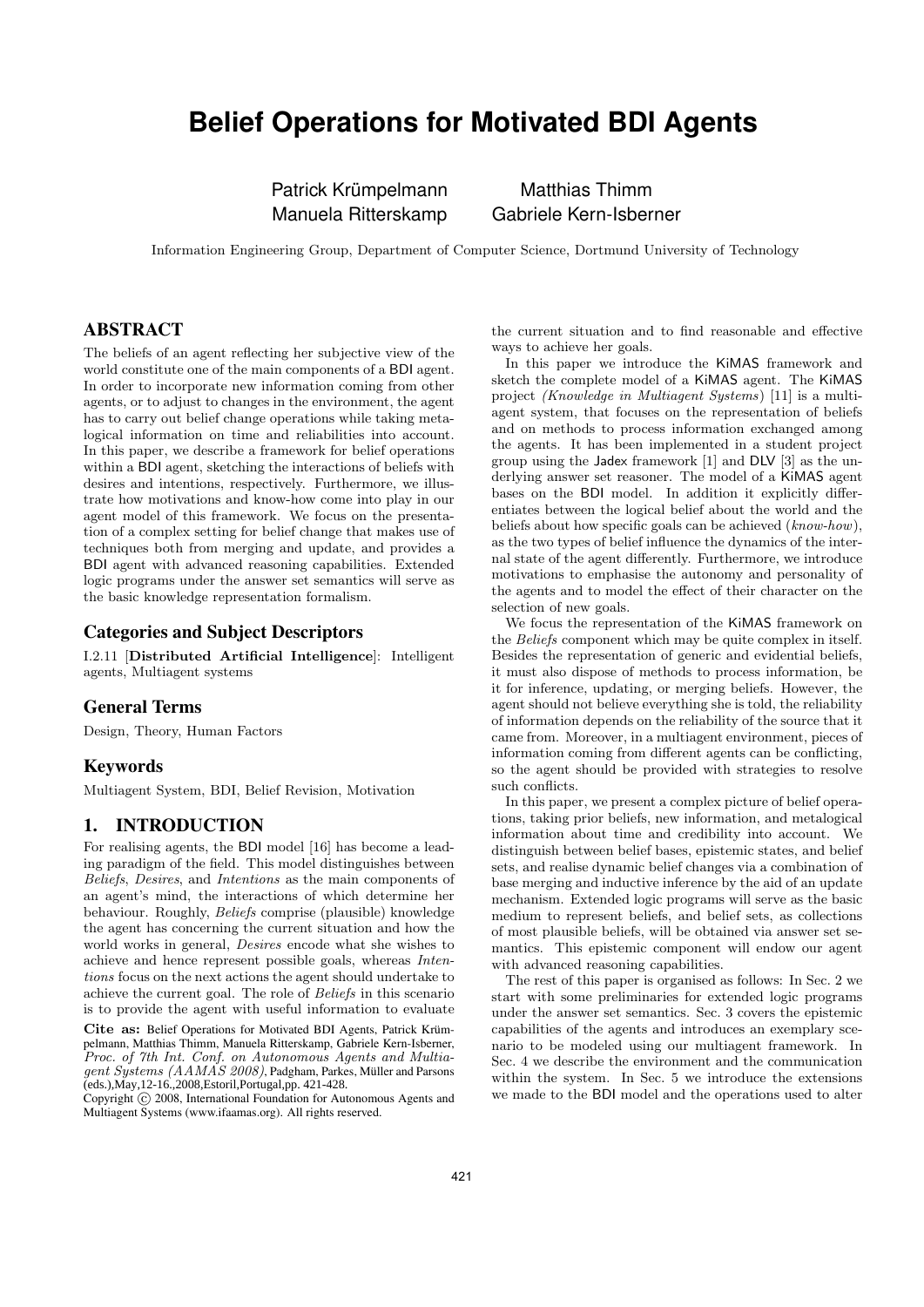the internal state of the agent. Sec. 6 focuses on operations for revising the belief base of agents, particularly on one of our implemented belief base operators. Then we conclude in Sec. 7 with perspectives for further work.

#### 2. PRELIMINARIES

We are working with extended logic programs under the answer set semantics [6] which are capable of dealing with incomplete information in open environments. An extended logic program consists of rules over a set of atoms  $\Sigma$  using strong negation  $\neg$  and default negation not. A literal L can be an atom A or a negated atom  $\neg A$ . The complement of a literal L is denoted by  $\neg L$  and is A if  $L = \neg A$  and  $\neg A$  if  $L = A$ . The set of literals is denoted by  $\mathcal{L}$ .

A rule r is written as  $H(r) \leftarrow \mathcal{B}$  where the head of the rule  $H(r)$  is either empty or consists of a literal L and the body  $\beta$ is a set of literals  $\{L_0, \ldots, L_m, \text{not } L_{m+1}, \ldots, \text{not } L_n\}.$  The body consists of a set of default negated literals denoted by  $\mathcal{B}^- = \{ \text{not } L_{m+1}, \ldots, \text{not } L_n \}$  and a set of not default negated literals  $\mathcal{B}^+ = \{L_0, \ldots, L_m\}$ . Given this we can write a rule as  $H(r) \leftarrow \mathcal{B}^+, \mathcal{B}^-$ . If  $\mathcal{B} = \emptyset$  we call r a fact. If  $H(r) = \emptyset$  we call r a constraint.

A set of literals which is consistent, i. e. it does not contain complementary literals  $L$  and  $\neg L$ , is called an interpretation I. A literal L is true in  $I (I \models L)$  iff  $L \in I$  and false otherwise. The body  $\beta$  of a given rule r is true in I iff each  $L \in \mathcal{B}^+$  is true in I and each  $L \in \mathcal{B}^-$  is false in I. A rule r is true in  $I(I \models r)$  iff  $H(r)$  is true in I whenever  $\beta$  is true in I. An interpretation is a model of a program  $P(I \models P)$ if  $I \models r$  for all  $r \in P$ .

The reduct  $P^S$  of a program P relative to a set S of literals is defined as:  $P^S := \{ H(r) \leftarrow \mathcal{B}^+(r) | r \in P, \mathcal{B}^-(r) \cap S = \emptyset \}$ An answer set of a program  $P$  is an interpretation  $I$  which is a minimal model of  $P<sup>I</sup>$ . In our framework an agents epistemic state is represented by an extended logic program P.

## 3. AGENTS AND BELIEFS

#### 3.1 The epistemic capabilities of agents

We assume our agents to be equipped with an epistemic state in which both factual and conditional knowledge can be represented and which is provided with a basic inference mechanism that allows the agent to draw logical and plausible conclusions. From a conceptual point of view, the distinction between evidential and generic beliefs is crucial. Whereas evidential knowledge or belief is often volatile and subject to changes, generic beliefs are usually deeper epistemically entrenched and can be applied to different situations. Mostly, generic beliefs have the form of rules that establish meaningful relations between isolated pieces of information and hence determine the intellectual capability of an agent.

Moreover, in order to judge information more adequately and to solve conflicts between contradictory pieces of information, some metalogical formalism to allow for qualitative or quantitative comparisons must be provided. In belief revision theory, often degrees of epistemic entrenchment or degrees of disbelief [5] are used. For the evaluation of incoming information, the agent will find it quite useful to estimate the degree of reliability of the corresponding source which will be the environment or another agent. We will usually assume that the agents can not be completely sure

about the truth of information they get. Other agents may be dishonest or simply stupid, observations from the environment may be fallacious. Nevertheless, each agent (as in reality) should be capable of judging incoming information with regard to credibility, combining her currently held beliefs with the content and some meta-information about the corresponding message.

The basic structure that we will use here to implement an agent's epistemic state is given by extended logic programs under the answer set semantics [6]. Together with metalogical information on both time and credibility and a change mechanism, this framework will prove to be powerful enough to satisfy the requirements sketched above. To comply with the terminology of belief revision, logic programs will serve as basic ingredients for belief bases. A metalogical formalism will be provided by ranks of credibility that can be assigned to both rules and facts and turn the logic program into a ranked knowledge base. Any incoming information will also be assigned a rank in dependence of the reliability of its source. An update mechanism which is based on the ideas of [4] will make use of these ranks to incorporate the new information. To be more precise, updating in this scenario will mean to compare ranks and give way to the most credible information which may yield quite a complex restructuring of the logic program. In this way, all available information is compiled into the resulting update logic program, which will be used as an epistemic state. From this, we obtain belief sets as representation of the most plausible beliefs via (credulous) answer set inference.

The formal picture can be described as follows. Our update mechanism  $\diamond$  takes any sequence of logic programs and yields a logic program, which represents as much information of the sequence as possible and solves conflicts by taking the order of the sequence into consideration:

$$
\diamond : (P_1, \ldots, P_n) \mapsto P^*
$$

We stick to the term "update" here, although this operation may also be looked upon as a kind of inductive reasoning for ranked knowledge bases. The update operator is the most important element within our framework of belief operations, as it tightens up loosely linked belief base informations to return an epistemic state  $P^*$ . From this, the belief set  $Bel(P^*)$  is computed by (credulous) answer set semantics as a set of literals. Please note that we give up the demand for deductive closure here which is usually imposed on belief sets.

However, the result of update depends crucially on the input sequence of logic programs. Basically, this sequence is built up from the agent's initial beliefs and from new pieces of information that the agent receives over time. Prior belief bases (represented as ranked logic program bases) and new information are merged via a non-prioritized base revision operation which yields a posterior ranked program base. In this way, ideas from both revision and update formalisms are used and interlaced in our approach, based on the unifying belief change framework developed in [8].

We postpone further explanations and discussions to Section 6. First, we will present an example that will illustrate ideas and techniques and continue with a general representation of our multiagent system.

## 3.2 The Case of Evelyn

For our implemented system we used an adaptation of a criminal story by Agatha Christie as a complex scenario.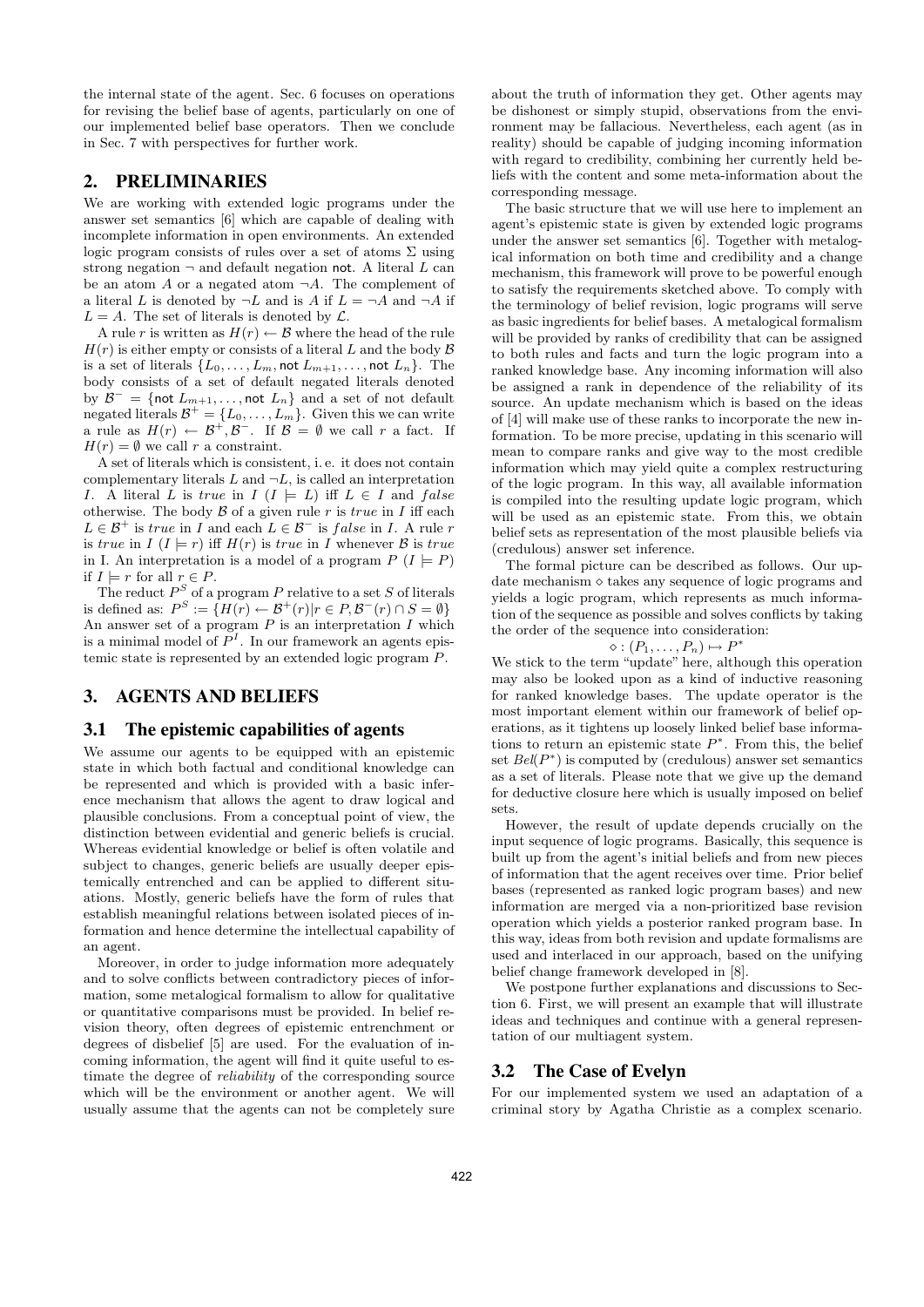The following typical fragment will be used to illustrate our multiagent system throughout this paper:

Evelyn was murdered on Friday either by Bob (her husband) or by Carl (her ex-lover). On Saturday the police officer Alice is investigating this crime and with her are Bob, Carl and Dave, Evelyns brother, who lives in the same house as Evelyn and Bob and serves as a witness throughout the investigation.

This scenario yields to a multiagent system which consists of four agents: Alice, Bob, Carl, and Dave. In this system, the agent Alice tries to determine who is the murderer of Evelyn. All agents have specific beliefs, which will influence their behaviour in the system. The initial beliefs of the agents are informally given by

- Alice's beliefs:
	- Between Tuesday and Thursday Bob found out, that Evelyn had an affair with Carl.
	- If someone threatens someone else to kill him and this one got killed during the next few days and the first one has no alibi for the time of crime, then the first one is the murderer.
	- Evelyn was jogging on Wednesday and on Friday.
- Bob's beliefs:
	- Evelyn told Bob on Thursday, that she had an affair with Carl but quit the relationship.
	- $-$  Bob was on a work trip the whole Wednesday.
	- $-$  Bob was on a work trip the whole Friday.
- Carl's beliefs:
	- Carl murdered Evelyn on Friday.
	- Bob was on a work trip the whole Wednesday.
	- Carl had a quarrel with Evelyn on Wednesday. He was angry, because she broke up with him.
- *Dave's* beliefs:
	- On Wednesday Dave overheard a quarrel between Evelyn and (apparently) her husband. During this quarrel (apparently) Bob told Evelyn, that he hates her and wishes she would be dead.
	- $-$  Each time *Bob* is on a work trip, *Evelyn* goes jogging that day in the morning (and only then).
	- A quarrel between two persons is a disharmony between them.
	- $-$  On Wednesday *Dave* saw *Carl* in the house.

Figure 1 shows (informally) an exemplary dialog between the participating agents that might happen in this scenario (agent names are abbreviated by their first letters). This dialog will be used in the upcoming sections to illustrate important properties of our multiagent system.

We do not give a full representation of the beliefs as an answer set program but exemplary for some fragments.

Example 1. The initial (logical) beliefs of Dave can be represented as:

> quarrel(bob, evelyn). threatened(bob, evelyn).  $jogging(evelyn, DAY) \leftarrow worktrip(bob, DAY).$  $worktrip(bob, DAY) \leftarrow jogging(evelyn, DAY).$  $disharmony(X, Y) \leftarrow quartel(X, Y).$

| $A$ asks $C$ :              | "Did you murder Evelyn?"             |
|-----------------------------|--------------------------------------|
| $C$ answers $A$ :           | " $No."$                             |
| $A$ asks $B$ :              | "Did you murder Evelyn?"             |
| <i>B</i> answers <i>A</i> : | "No."                                |
| $A$ asks $D$ :              | "Did you notice any disharmony"      |
|                             | between Evelyn and Bob               |
|                             | or Evelyn and Carl?"                 |
| D answers $A$ :             | "I overheard a quarrel on Wednesday, |
|                             | where Bob wished Evelyn was dead."   |
|                             | (Alice now thinks, that Bob          |
|                             | <i>is the murderer</i> )             |
| A asks $B$                  | "Where were you on Friday?"          |
| B answers A                 | "I was on a work trip."              |
| $A$ asks $D$                | "Can you confirm this statement?"    |
| $D$ answers $A$             | "I could, if you can tell me, if     |
|                             | Evelyn was jogging on Friday."       |
| A answers D                 | "Evelyn was jogging on Friday."      |
| D answers $A$               | "Then I can confirm this statement." |
|                             | (Bob has an alibi)                   |
| $A$ asks $B$                | "Where were you on Wednesday?"       |
| B answers A                 | "I was on a work trip."              |
| $A$ asks $D$                | "Can you confirm this statement?"    |
| D answers $A$               | "I could, if you can tell me, if     |
|                             | Evelyn was jogging on Wednesday."    |
| A answers D                 | "Evelyn was jogging on Wednesday."   |
| D answers $A$               | "Then I can confirm this statement." |
| A asks $C$                  | "Did you meet Evelyn on Wednesday?"  |
| $C$ answers $A$             | " $No."$                             |
| A asks D                    | "Is that true?"                      |
| D answers A                 | " $No."$                             |
|                             | (Alice infers that Carl was the      |
|                             | one who threatened Evelyn            |
|                             | and therefore he is the murderer)    |

Figure 1: Exemplary dialog in the Evelyn-scenario

# 4. COMMUNICATION/INTERACTION

Every action an agent performs in a given world situation results in a specific event in this situation. As possibly many different agents may be present at this event, they each perceive it in a different way. In our system this is realised using a special abstract entity as the environment, which monitors the world evolvement and notifies present agents on occurring events. In general agents may perform many different kinds of actions. As we focus our work in this paper on the belief component, we do not emphasise the description of a situation calculus. Therefore we restrain the set of possible actions to message actions, where one agent wants to communicate an information to one or more other agents. Our communication protocol is loosely based on KQML[2] and thus follows the directives of speech act theory [12]. Message actions result in one or more messages which are sent to the present agents.

DEFINITION 1 (MESSAGE). A Message is a quadruple  $(S, R, T, C)$ , where S is the sender, R is the set of receivers,  $T$  is the type and  $C$  is the content of the message. The set of all possible messages is denoted by M.

In our system, the content of a message is represented as an extended logic program.

Once an agent performs a message action, the resulting event is interpreted by the environment and translated into one or more messages to specific agents. This way the eavesdropping of messages without notice of the participating agents is made possible. Furthermore the environment can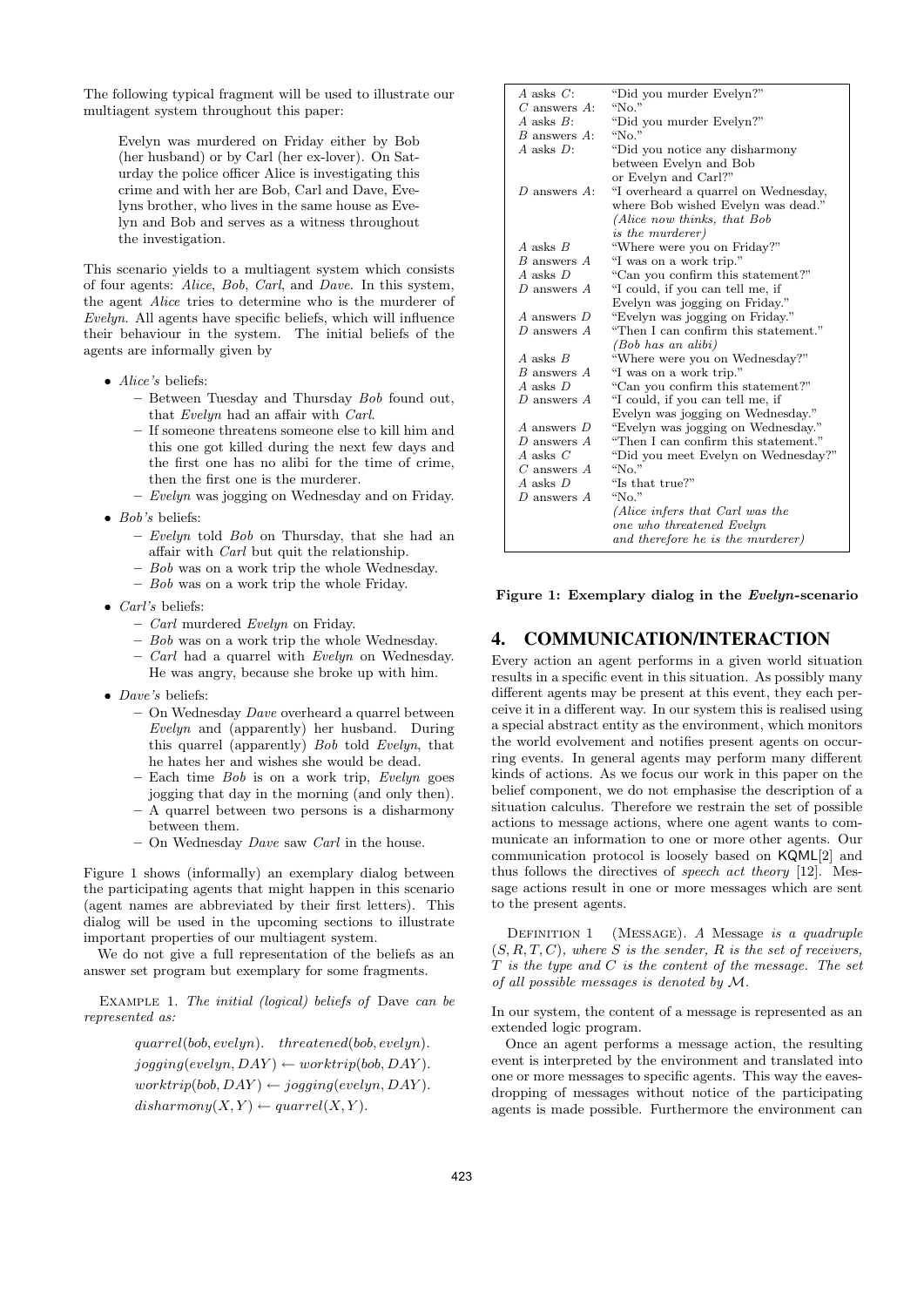alter the content of the message if appropriate, e. g removing the sender of the message if the communication channel is somehow distorted.

Although speech act theory describes many types of messages, we only use two: *query* (*q*) and *general message* (*q*). If an agent poses a query to another agent, she expects an answer from her which must be of type general message. In general the type general message is used to exchange information between agents.

We distinguish three subtypes of queries:

- 1. instantiate-queries: the querying agent wants the answering agent to instantiate a given non-fully-grounded predicate, e. g. the query of Alice to Bob, in which Alice wants to know where  $Bob$  was on Friday can be represented as  $location(bob, X, friday)$  and then the answer of Bob would be location(bob, worktrip, friday).
- 2. element-info-queries: the querying agent wants to obtain some information about an individual or an object, e. g. Alice asks Dave what he knows about Bob. In this case the query would only contain the constant "bob" and Dave could answer with honest(bob) or loves(bob, evelyn) or both.
- 3. yes/no-queries: the querying agents wants to know if the other agent believes the given ground instance of a specific predicate, e. g. Alice asks Carl if he murdered Evelyn, i.e. she asks  $murderer(carl, evelyn)$ , and he returns "no".

Example 2. Consider the Evelyn-scenario of Section 3. Dave overheard a quarrel between Evelyn and apparently Bob. But the actual initiator of the message act was Carl. The message action of Carl contained the information, that he hates Evelyn  $(hate(carl, evelyn))$ . Then the environment sends the message  $(carl, \{evelyn\}, g, hate(carl, evelyn))$  to Evelyn, because she was near Carl when he performed this action. Dave was in a room next to the room of the message action, so the communication channel has been distorted. The environment attends this distortion by altering the message that is sent to Dave. Let x denote an unknown constant, then Dave would receive the message  $(x, \{evelyn\}, g, hate(x, evelyn)).$  Internally Dave would assume that  $x$  must be "bob" (perhaps because he thinks Bob is at home) and appropriately update his beliefs.

# 5. AGENT MODEL

Our agent model is inspired by the commonly known BDImodel, see [16] for an overview. The BDI-model divides an agent's interior state into three components: Beliefs, Desires and Intentions. We denote Des as the set of all desires or possible goals an agent can have where a desire or a possible goal is an atom that an agent wants to become true in her beliefs. An agent maintains a subset  $D \subseteq Des$  of all possible goals, e. g. agent Alice in the running example (informally) has desires  $D = \{murder\_case\_solved, being\_healthy\}$ . Every agent has at each moment one selected goal, which he currently pursuits, denoted  $selected(D)$ . Thus agent Alice has  $selected(D) = murder\_case\_solved$ . Similary an agent maintains a set of abstract intentions  $I \subseteq Int$ , where Int denotes the set of all possible intentions. Intentions describe the aims of the agent he currently pursuits in order to fulfill her selected goal. They are represented as atoms as well but are easier to fulfill than desires. Everytime an agent

selects a new goal to pursuit, this goal also becomes the next intention. In general at any time the set  $I$  correlates directly to the current pursuited goal selected $(D)$  and contains the next subgoals the agent wants to become true in order to fulfill selected $(D)$ . Some intentions can be directly fulfilled by performing an atomic action. These intentions are called *atomic intentions*. The set  $I$  is often seen as a stack [7], where the top element might be removed by an atomic action or be split up into more concrete intentions and stacked upon I. When the stack is empty, the selected goal is fulfilled.

An agent in our framework interacts with her fellow agents by means of messages as defined in Definition 1. In messages our agents exchange extended logic programs. When interacting they also keep track of the temporal order in which they receive messages and internally build up information objects.

DEFINITION 2 (INFORMATION OBJECT). An information object is a tuple  $I = (P, S, T)$ , where P is an extended logic program,  $S$  is the source of  $P$  and  $T$  represents the point in time P has been received.

These information objects are then used to represent an agents belief base.

DEFINITION 3 (KIMAS BELIEF BASE). A KIMAS belief base of an agent A is a set of information objects  $KB^A =$  $\{I_0^A, \ldots, I_n^A\}$  containing all information objects maintained from received messages and the initial beliefs represented by a special information object  $I_0^A = (P_{ini}^A, A, t_0)$ . Let K be the set of all KiMAS belief bases.

We further extend the agent model by introducing know-how [15, 14] and *motivation* [9, 10] as explicit components in the representation of an agent.

DEFINITION  $4$  (KiMAS AGENT). A KiMAS agent is a tuple  $A = (KB, K_h, D, I, C, M, \varphi)$ , where  $KB \in \mathcal{K}$  is the belief base of the agent,  $K_h$  is the know-how of the agent,  $D \subseteq Des, I \subseteq Int, C$  is a set of atomic actions the agent can perform, M is the (basic) motivation of the agent and  $\varphi$  is a functional component.

The functional component of a KiMAS agent describes the dynamics of the behaviour of the agent, e. g. belief revision or goal generation. In the following subsections we further discuss know-how, motivation and the functional component of a KiMAS agent.

# 5.1 Know-How

While in the BDI-model the whole belief of an agent is capsulated in one component, we explicitly distinguish between the logical belief, also called know-that, and know-how [14].

In [14] know-that is described as the belief an agent has about the world, the current situation and her factual knowledge. Besides that, a reasonable agent also has beliefs about how to act to reach specific goals. For example, agent Alice in our running example knows, that in order to determine the murderer of Evelyn she first has to determine the suspects and find some evidence. Without some structural knowledge on goals and subgoals an agent can not relate her actions to her goals and therefore can not act goal-oriented.

While in [14] know-how is discussed under a very theoretical point of view, we take here a more pragmatical view on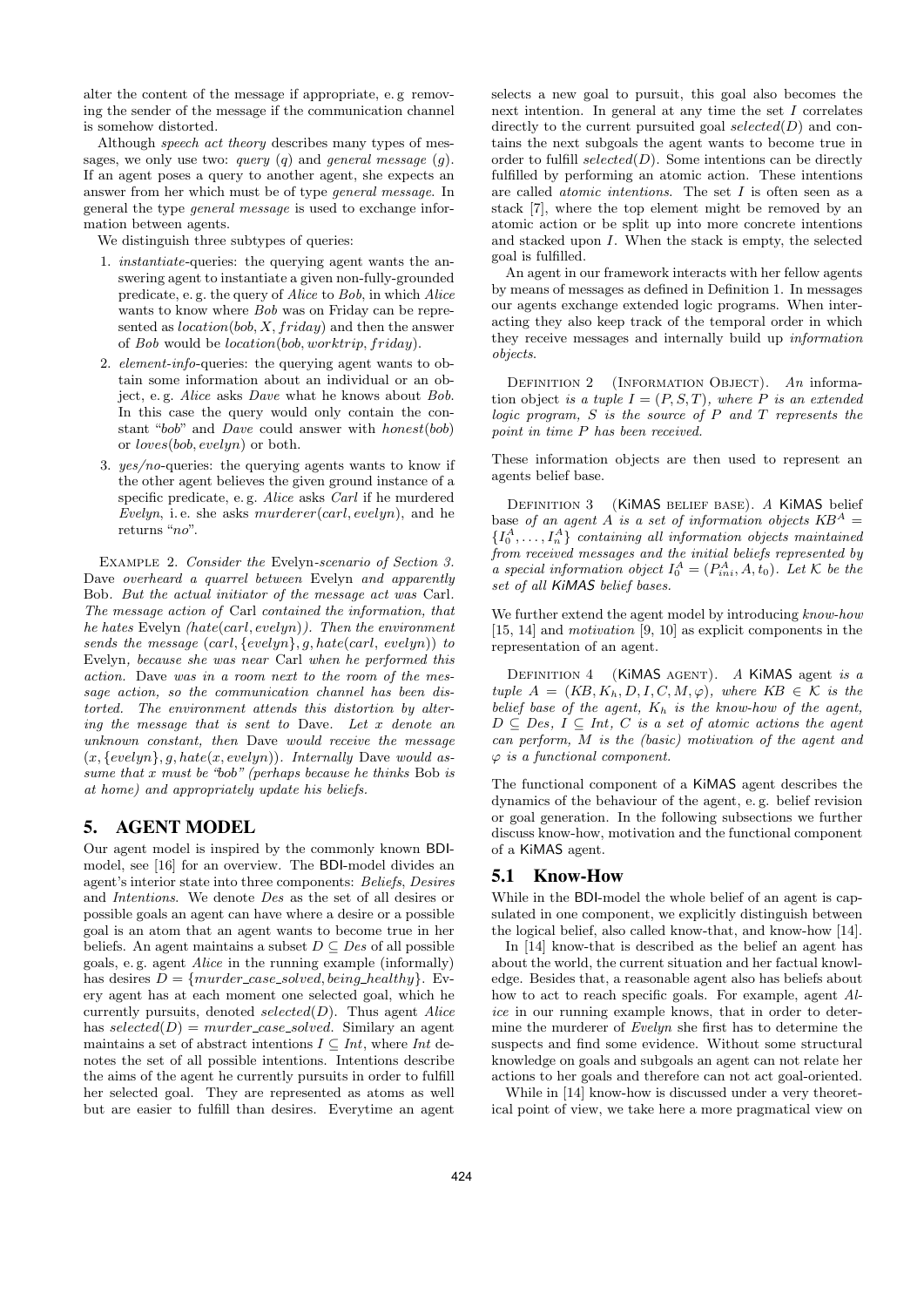know-how, as we see it as a tool for an agent that gives him the capability of fundamental planning routines. Know-how structures intentions into hierarchies which helps an agent to split up abstract intentions into more concrete intentions, which can be fulfilled more easily, down to atomic intentions, which can be fulfilled by an atomic action. For the next definition let  $S^*$  denote all ordered sequences of elements of the finite set S.

DEFINITION 5 (KNOW-HOW). Know-how  $K_h$  is a set of pairs  $(\alpha, \beta)$ , s.t.  $\alpha \in Int$  and  $\beta \in Int^*$ . Let  $K\mathcal{H}$  denote the set of all possible know-how structures.

EXAMPLE 3. The intention murder\_case\_solved of Alice could be split up into less abstract intentions

 $\beta = (suspects\_found, evidences\_found).$ 

Thus (murder\_case\_solved,  $\beta$ ) might be in the know-how of Alice.

Furthermore, there may be other pairs with the intention  $solve\_murder\_case$  as the first component in the know-how of Alice, which gives her the possibility to choose from different alternatives to pursue her goals. Moreover, as the intentions suspects\_found and evidences\_found are probably not atomic intentions, these should be further split up by appropriate pairs in the know-how of Alice.

Know-how in our model is not an active component of an agent but a data structure. It is used by specific functions of an agent to deliberate what to do next. These functions will be presented in Section 5.3.

# 5.2 Motivation

The desires Des of autonomous agents correspond to the set of possible goals. An agent maintains a subset  $D \subseteq Des$ , but she might not be able to aim at several of these desires simultaneously. Thus a mechanism is needed to decide, which  $d \in D$  will be taken into consideration next. In this context we introduce motivations [9, 10]. The possible motivations Mot are non-derivative components that characterise the personality of an autonomous agent and provide the agent with a higher-level control.

These components, e. g. greed or altruism, do not specify a state of affairs to be achieved and can hardly be described in logical terms. Therefore they are not equal to the notion of goals in the classical sense of artificial intelligence. Instead motivations provide reasons for a goal, which could be having someone else's money or being generous. More precisely, in our system a motivation M induces a total preorder  $\leq_M$  on the set of possible goals, which is a total, transitive and reflexive relation. Let  $d_1, d_2 \in D$  be two desires, then  $d_1 \leq_M d_2$  iff the motivation M for  $d_1$  is at least as strong as for  $d_2$ . Thus the set of the agent's desires is partitioned into several sets  $D = (D_0^M, \ldots, D_k^M)$  with

$$
d_1 \in D_i^M \wedge d_2 \in D_j^M \wedge i \leq j \iff d_1 \leq_M d_2
$$

The next goal,  $selected(D)$ , will be a randomly selected  $g \in$  $D_0^M$ , as the set  $D_0^M$  contains the desires which are motivated the most.

To simplify matters we let every agent be driven by only one motivation  $M$ , which forms the personality of the agent. In the case of  $Alice$  her motivation  $M$  is the sense of justice:

EXAMPLE 4. Let  $M = sense\_of\_justice$  be the basic motivation of Alice and let murder\_case\_solved and

being healthy be her only desires. The set of desires will be partitioned into  $D_0^M = \{murder\_case\_solved\}$  and  $D_1^M =$ {being healthy}, as Alice's motivation provides a reason to solve the case while it does not amplify the volition to eat healthy food. Thus murder\_case\_solved will be selected as her next goal.

## 5.3 The functional component

Given an initial internal state of a KiMAS agent, namely  $KB, K<sub>h</sub>, D, I, C, M$ , the agent acts and evolves in her environment and thus her internal state changes over time. The procedures that determine how an agent uses her current state to deliberate her next actions are described by her functional component. The functional component of a KiMAS agent is a set of functions, which revises her internal state in a particular situation or outputs an action that the agent wants to perform.

DEFINITION 6 (FUNCTIONAL COMPONENT). We call a tuple  $\varphi = (\alpha_{bel}, \alpha_{goal}, \alpha_{subgoal}, \alpha_{action})$  a functional component, if  $\alpha_{bel}$  is a belief operation,  $\alpha_{goal}$  is a goal generation operation,  $\alpha_{subgoal}$  is a subgoal generation operation and  $\alpha_{action}$  is an action selection operation.

At first an agent has to handle incoming messages by revising her beliefs of the world accordingly. A belief operation is a function, that revises (in an abstract manner) the logical belief base of an agent appropriately to a newly given evidence, i. e. a newly received message.

DEFINITION 7 (BELIEF BASE OPERATION). A belief operation is a function  $K \times \mathcal{M} \rightarrow \mathcal{K}$ .

A belief base operation incorporates a newly given evidence into an agents belief base. In our approach this is done by just merging the new information into the belief base and let an epistemic belief operation do the actual belief operation, e. g. revision or update. In the upcoming section we describe our solution of an epistemic belief operator, which follows the approach of causal rejection [4].

The main purpose of an agent is to act in her environment. As our agents are goal-driven, they have to act according to their current goals and intentions. Suppose an agent has no intentions at a given time  $(I = \emptyset)$ . This means, that the agent does not currently pursue any goal and therefore there is no need to act in any way. In this case the agent has to select a goal from her desires D and make it her next intention. As described in Subsection 5.2 the motivation M of the agent is used for the determination of a new selected goal. A goal generation operation is a function, which uses an agent's motivation to generate the newly selected goal, which is put onto her intentions stack. It is also influenced by the current belief of an agent, as some goals might only be triggered, if some outer circumstances hold.

DEFINITION 8 (GOAL GENERATION). A goal generation operation is a function  $K \times Mot \times \mathfrak{P}(Des) \to Int.$ 

Intentions can be fulfilled directly by an atomic action or must be split up in less abstract intentions by using the agent's know-how. So if the intentions of an agent are not empty  $(I \neq \emptyset)$  but there is no intention directly executable by an atomic action, then a less abstract subgoal has to be generated. A subgoal generation operation uses the agents know-how to split up the current pursuited goal or the next intentions into more concrete intentions.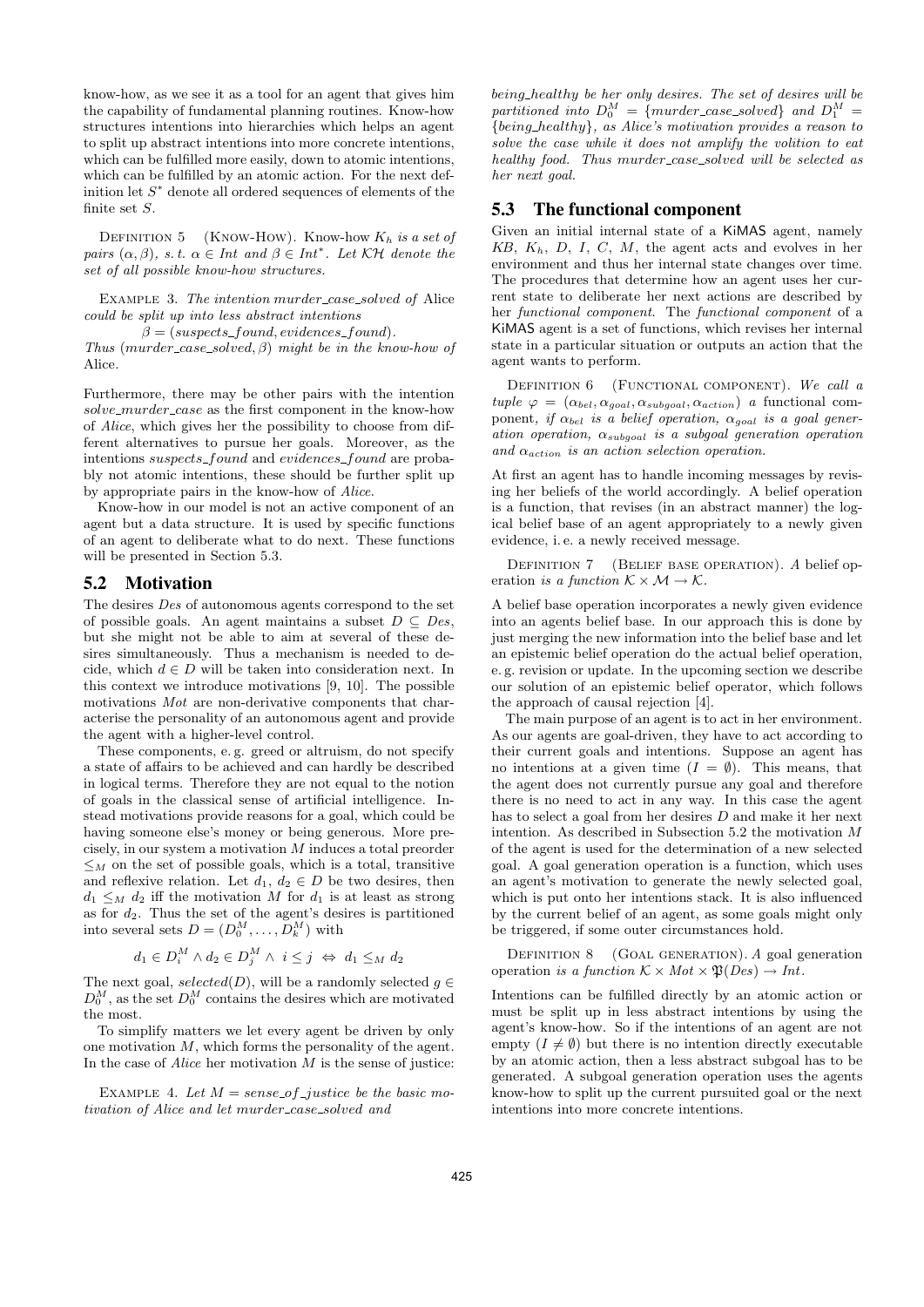DEFINITION 9 (SUBGOAL GENERATION). A subgoal generation operation is a function  $\mathcal{K} \times \mathcal{KH} \times Int \to \mathfrak{P}(Int)$ .

Intentions are split up recursively down to atomic intentions. If at least one intention is atomic, then the agent can select the appropriate atomic action, execute it and remove the intention from I. If in one situation more than one action is possible, then an agent has to select one of these actions first. An action-selection operation chooses one action to perform from a set of actions. We abstract here from any preferences that the agent might have in order to decide which action to perform.

DEFINITION  $10$  (ACTION SELECTION). An action selection operation is a function  $\mathfrak{P}(Int) \times \mathfrak{P}(C) \times \mathcal{K} \to C$ .

Figure 2 shows a graphical representation of a KiMAS agent. In this representation the functional dependencies are represented by dashed lines and action flow is represented by solid lines.



Figure 2: A graphical representation of a KiMAS-Agent

EXAMPLE 5. In our example consider the situation, in which Alice asks Dave if he could confirm that Bob was on a work trip on Friday. At first Dave updates his beliefs KB with the information, that Alice wants to know the truth value of worktrip(bob, friday). As Dave does not pursue any intentions at this time, he has to generate a new goal in order to react to this change of beliefs accordingly. The basic motivation of Dave here is family\_bond and this motivation leads to the goal sisters\_murderer\_determined. Based on this goal and the information that providing Alice with the needed knowledge would help to fulfill that goal, Dave needs to know, whether jogging(evelyn, friday) is true (because then he can apply the rule worktrip(bob, DAY)  $\leftarrow$ jogging(evelyn, DAY )) in order to answer Alice's query. Observe that Dave could also just answer unknown (a valid answer in this situation) instead of a useful answer, but this is not compatible with Dave's motivation. So Dave brings up the new intentions was evelyn jogging on friday and answer\_to\_alice. The first intention can be fulfilled by asking Alice about the truth value of jogging(evelyn, friday). After getting the answer true from Alice and integrating jogging(evelyn, friday) into his beliefs Dave now believes that worktrip(bob, friday) is true. Now he can directly fulfill the intention answer-to-alice by confirming the original statement.

#### 6. BELIEF OPERATIONS

The epistemic capabilities of the agents in our framework were introduced in Section 3.1. We will now describe the actual belief operations. Each agent has her initial beliefs in form of evidential knowledge and generic beliefs which are deeper entrenched than knowledge acquainted from other agents. The agent has to deal with messages received from other agents and from the environment itself. As stated, agents are not necessarily honest nor impeccable and thus an agent has to be careful when dealing with information obtained from such, more or less credible, sources.

Our agents obtain information by receiving and processing messages, which contain the sender of the message. Thus, for each piece of information the agents know its origin and can use this to evaluate the truthfulness of this particular information.

DEFINITION 11 (ASSESSMENT). An assessment c is a function  $c : A \rightarrow \{0, ..., N\}$  assigning a credibility value from a linearly ordered scale to an agent.

An assessment is used to represent the credibilities an agent gives to other agents known to her. These credibilities are kept in a separate structure to allow for a dynamic change of credibilities within time.

The belief bases of our agents are structured as stated in Definition 3. If an agent wants to perform reasoning an epistemic operator is applied to the belief base to get her current epistemic state.

DEFINITION 12 (EPISTEMIC OPERATOR). A function  $\beta: \mathcal{K} \to \mathcal{P}$  which generates an extended logic program from a KiMAS belief base is called an epistemic operator.

The resulting epistemic state of the epistemic operator is given to an answer set reasoner e. g. DLV [3] or smodels [13] which computes answer sets representing the belief sets of the agent.

The belief base structure is based on information objects, which include meta information about time and source of information. The sources of information again are connected to current credibility values by means of an assessment. This structure enables epistemic operators to include credibility and temporal information into the reasoning process. Our framework can deal with a variety of epistemic operators potentially varying between different agents.

In the following we will describe the epistemic operator we developed and implemented. It is based on and extending [4], utilizing the structure and possibilities of our framework. We are working on a KiMAS belief base  $KB^A = \{I_0^A, \ldots, I_n^A\}$ which consists of a set of extended logic programs with meta information source  $s$  and time of reception  $t$  over the alphabet  $\mathcal{L}$ . We assume, that only one piece of information can be received at each point in time. Our goal is to compile this set into one single, consistent extended logic program  $P_{\diamond}$ . In the agents assessment a credibility is assigned to each source known to her. A default credibility is assigned to unknown sources. Initial information or information coming directly from the perception of the environment can be modeled by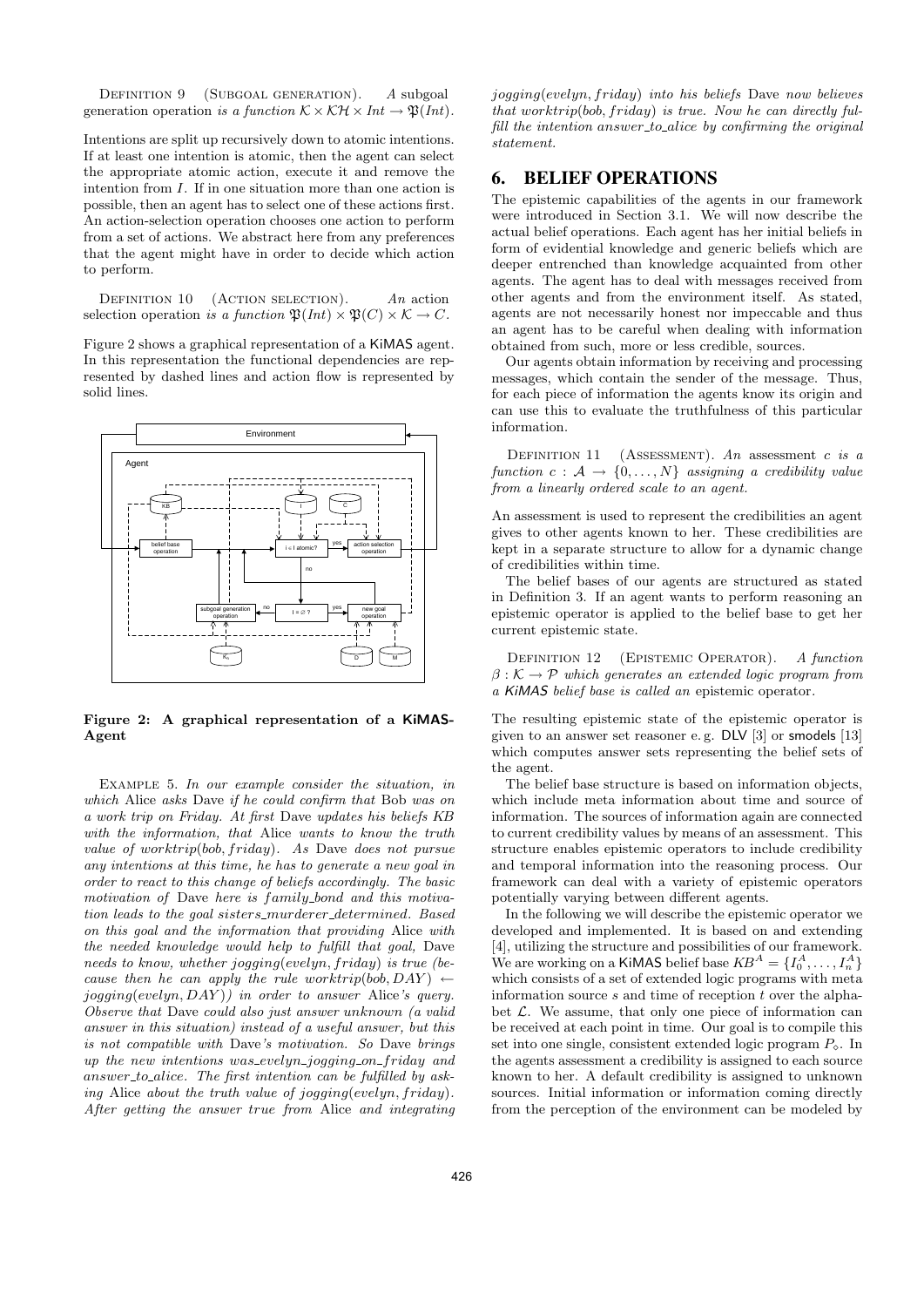giving it the maximum credibility. These credibilities are, augmented by the time information, used to give priorities to the programs received from other agents. Instead of giving priorities to rules in a static manner like other approaches following the causal rejection principle we prioritize literals and take the priorities of the body literals of a rule into consideration to determine the priority of the associated head literal, giving a more truthful priority to inferred literals. The priority of the head literal is based on the body literals which originate directly from sources with varying credibility, or are inferred within the program themselves. We use a cautious reasoning approach giving the head literal the minimum of the body literal priorities. However, we have to take the priority of the respective rule into consideration. We do this by not allowing the head literal to be prioritized higher than the rule is prioritized itself. At last we have to deal with the fact, that the same instances of literals can be inferred in different ways or can come from different sources and hence exist parallel with different priorities. To take this into consideration in the determination of the head literal priority we use the maximal priority that we have for a given literal. We accomplish this priority selection and propagation solely using aggregate functions available in answer set solvers but do not rely on them.

We will denote the set of programs of  $KB^A$  by **P**. The original alphabet  $\mathcal L$  of **P** is extended to  $\mathcal L'$  by adding several new predicates and atoms, which we will introduce now. For each literal  $L(\vec{x_L})$  occurring in **P** a prioritized version  $\hat{L}(\vec{x}_L, \mu)$  is added. Here, the variable  $\mu$  represents the priority of the considered instance of the literal L. Let  $\mathcal{H}(\mathbf{P})$ denote the set of literals occurring in the head of a rule r in P. Predicates named  $rej_L(\vec{x}_L, \mu)$  are introduced for each literal  $L \in \mathcal{H}(\mathbf{P})$ .  $\mathcal{B}(r)$  is the set of literals in the body of the rule r. Let the priority of program  $P_i$  be given by  $\mu(P_i)$ .

In a preprocessing step we sort the set  $P$  lexicographically in s and t of  $KB^A$  respectively. Then we give priorities to the individual programs according to this ordering obtaining a sequence  $(P_0, \ldots, P_n)$  of logic programs. Now we are able to describe the construction of the program  $P_{\diamond} = P_0 \diamond \ldots \diamond P_n$ in four steps by generating the following rules:

1. for each rule  $r \in P_i$ ,  $0 \leq i \leq n$  with head  $H(\vec{x}_H)$ :

$$
\hat{H}(\vec{x}_H, \mu) \leftarrow \mathcal{B}(r), \min(MaxB(\vec{x}_B, r)) = \mu.
$$
\n
$$
MaxB(\vec{x}_B, r) = \{ \mu_{max}(B(\vec{x}_B)) |
$$
\n
$$
\hat{B}(\vec{x}_B, \mu') \in \mathcal{B}^+(r) \} \cup \{ \mu(P_i) \}
$$
\n
$$
\mu_{max}(B(\vec{x}_B)) = \max{\{\mu'|\hat{B}(\vec{x}_B, \mu') \in \mathcal{H}(\mathbf{P})\}}
$$

2. for each literal  $L \in \mathcal{H}(\mathbf{P})$ :

$$
L(\vec{x}_L) \leftarrow \hat{L}(\vec{x}_L, \mu), \text{not } rej_L(\vec{x}_L, \mu).
$$

3. for each literal  $L \in \mathcal{H}(\mathbf{P})$ :

$$
rej_L(\vec{x}_L, \mu) \leftarrow \hat{L}(\vec{x}_L, \mu), \neg \hat{L}(\vec{x}_L, \mu'), \mu < \mu'.
$$

4. all constraints from  $P_i, 0 \leq i \leq n$ 

In the first construction step the original rules from P are adopted. Their literals are replaced by their corresponding prioritized versions and the rules are extended in a way to support the propagation of priorities. To determine the priority that should be propagated to the head literal the minimum of the maximum priorities of the body literals is

used. A literal can be inferred in different rules with different priorities. That is why we consider the maximum priority of each literal. Only body literals are considered which are not default negated. This is done as the priority of a default negated literal should not give us any information about the priority we should assign to the head literal.

The second construction step connects the prioritized to the unprioritized layer of literals. A literal  $L$  holds if a prioritized version of it holds and is not blocked due to conflicts.

The third construction step introduces the rej predicates which ensure that no prioritized literal is connected to its unprioritized equivalent if this would lead to an inconsistency. A literal is blocked if it is conflicting with a higher prioritized instance of itself. Through this, more reliable or more current information dominates less reliable or older information.

The constructed program  $P_{\circ}$  is given to an answer set reasoner to compute answer sets for it. A resulting answer set S' for the program  $P_{\diamond}$  is defined over the alphabet  $\mathcal{L}'$ and has to be projected to the original alphabet  $\mathcal{L}$ .

DEFINITION 13. S is an answer set of  $P = (P_1, ... P_n)$  iff  $S = S' \cap \mathcal{L}$  for an answer set S' of  $P_{\infty}$ 

We illustrate this mechanism in our running example.

Example 6. Consider the following belief base of Alice:

 $KB^{Alice} = \{(\{murdered(evelyn).$  $suspect(X) \leftarrow \text{thread}(X, Y), \text{murdered}(Y).$  $thread(X, evelyn) \leftarrow met(X, evelyn, wed).$  $murderer(X) \leftarrow suspect(X)$ , not alibi(X).  $\}$ , Alice, t<sub>0</sub>),  $({\text{-}murderer}(carl, evelyn)}, Carl, t_1),$  $({\{\neg murderer(bob, evelyn)\}, Bob, t_2}),$  $({\{alibi(bob)\}, Dave, t<sub>3</sub>}),$  $(\{met(carl, evelyn, wed)\}, Dave, t<sub>4</sub>),$  $({\lbrace \neg met(carl, evelyn, wed) \rbrace, Carl, t_5), }$ 

Looking at the belief base it is obvious that there are several conflicts. In addition to the belief base Alice has an assessment function  $c : \mathcal{A} \to \{0, \ldots, 10\}$  (the interval might be any other limited interval).

 $c(alice) = 10, c(carl) = 3, c(bob) = 3, c(dave) = 6$ As Alice is self-confident she assigns the maximum credibility to herself, her initial beliefs respectively, and only to herself. Carl and Bob are suspects and get small credibility. Dave, as Evelyn's brother, is more credible.

Starting at this state the epistemic operator generates the epistemic state. As described earlier the programs are ordered lexicographically in their assigned credibility and time. In the example this leads to the following order:

- $P_1: \quad {\text{-}murderer}(carl, evelyn).$
- $P_2$ : {¬murderer(bob, evelyn).}
- $P_3: \quad {\neg met(carl, evenlyn, wed).}$
- $P_4$ : { $alibi(bob).$ }
- $P_5: \{met(carl, evelyn, wed). \}$
- $P_6: \{murdered(evelyn).\}$
- $P_7: \ \{suspect(X) \leftarrow \text{thread}(X, Y), \text{murdered}(Y).$  $thread(X, evelyn) \leftarrow met(X, evelyn, wed).$  $murderer(X) \leftarrow suspect(X)$ , not alibi $(X)$ .